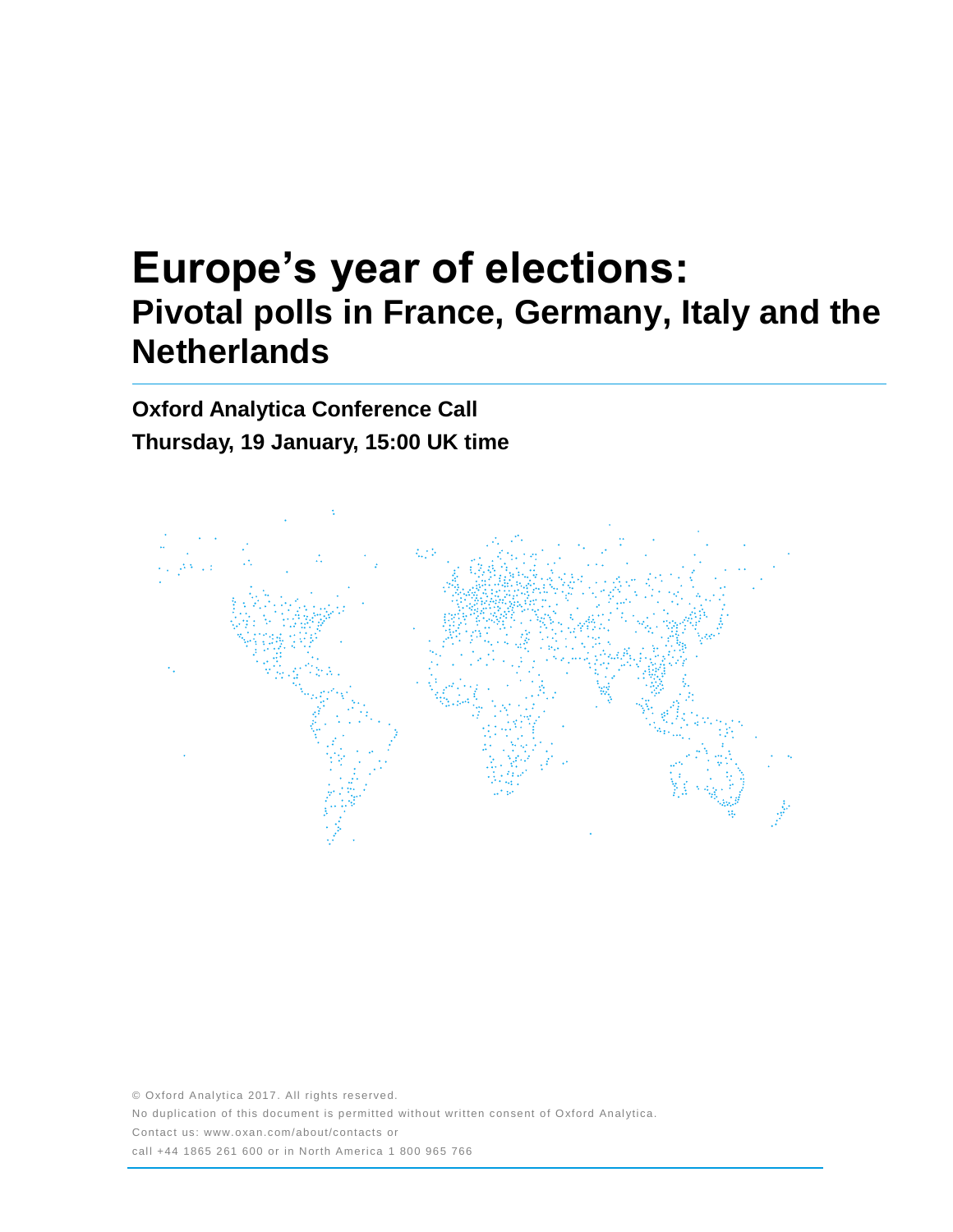

www.oxan.com

# **Europe's year of elections:**

## **Pivotal polls in France, Germany, Italy and the Netherlands**

Four of western Europe's seven largest economies go to the polls this year, including the two central pillars of the EU, France and Germany.

In all four countries, the critical question is whether the populist anti-establishment sentiment that led the United Kingdom to vote for Brexit and the United States for Donald Trump in 2016 will continue to roil political elites or has it run its course.

Populist and eurosceptic parties have gained support in all four countries. Marine Le Pen, leader of France's National Front, and Beppe Grillo, leader of Italy's Five Star Movement, in particular, harbour credible ambitions of winning office. Germany's Angela Merkel looks more secure in the face of the challenge from the right-wing nationalist Alternative for Germany (AfD), but, like other mainstream parties across Europe, her Christian Democrats will trim their sails to navigate the new political winds blowing across the continent.

Join us on Thursday, January 19 at 3pm UK time to put your questions to three of Oxford Analytica's expert advisors such as:

- What Europe's year of elections will bring?
- How it will change the continent's politics and economics?
- Who will likely be Europe's key leaders by year's end?
- What it may mean for the challenges facing the continent, from the Brexit negotiations to the future of the European 'project' and dealing with a fragmenting world exacerbated by the uncertainties of the incoming Trump administration in the United States? and
- Whatever else concerns you about Europe.

### **Chair**

#### **Paul Maidment, Director of Analysis and Managing Editor, Oxford Analytica**

Paul Maidment joined Oxford Analytica in December 2014 as the Director of Analysis and Managing Editor of the Oxford Analytica Daily Brief.

He is an award-wining journalist who founded the New York-based digital editorial consultancy Bystander Media in 2010. A pioneer in combining digital and print journalism, he was previously Editor of [Forbes.com](http://forbes.com/) and Executive Editor of Forbes, transforming a magazine website into the leading online destination for business, finance and up-scale lifestyle. Before joining Forbes in 2001, Paul was the founding Editor of the Financial Times' award-winning web site [FT.com](http://ft.com/) and Assistant Editor of the newspaper. His early career as an editor and foreign correspondent encompassed The Economist, the Asian Wall Street Journal and the BBC in the U.K. the U.S. and Asia — a depth